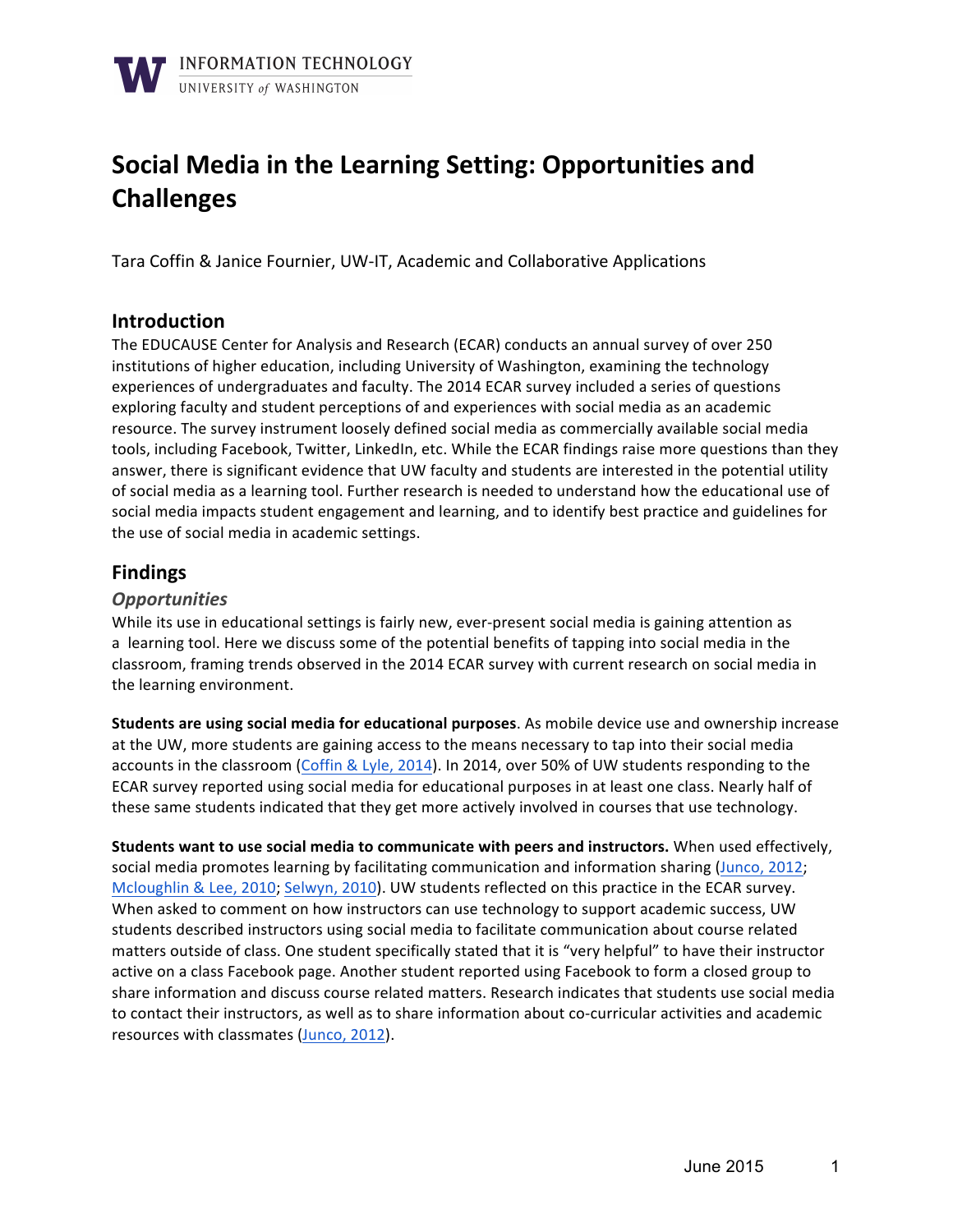

**Students want to use social media as a platform for discussion.** Social media can support student engagement, collaboration, and self-managed learning by creating a platform for meaningful, natural discussion (Manca & Ranierit, 2013; Junco, 2012; Mcloughlin & Lee, 2010; Selwyn, 2010). When asked how instructors could better support student outcomes, UW students spoke to social media's potential to create a virtual community that facilitates discussion, praising instructors who used Facebook in place of the learning management system (LMS) discussion board. One student said that "Facebook groups are made to have discussion," while another favorably recalled an instructor who used Facebook comments to track participation and catalyze conversation outside of class. Research supports these findings. A 2012 study found that students preferred student-made Facebook groups over the course LMS discussion board (Hollyhead, Edwards & Holt). Another study found that the number of posts students made to Facebook were 400% greater than the number made to the LMS discussion board and their content covered more complex topics (Schroeder and Grainbowe, 2009).

**Students are fluent in social media.** Studies conducted between 2013 and 2014 on teen and adult internet usage found that 77% of internet users between the ages of 12 and 17 and 87% of internet users between the ages of 18 and 29 use Facebook (Madden et al, 2013; Duggan et al, 2014). UW students responding to the ECAR survey reflected this familiarity. When responding to a question about the educational technology they would like instructors to use, students

"Facebook groups are made to have discussion."

-UW Student

suggested that the learning curve for social media as an educational tool would be minimal. One student pointed out that "almost all students use" social media, making it "an established method of communication," while another referred to it as a "more 'natural' way to talk to other students."

**Students want instructors to hold virtual office hours.** Faculty responding to the 2014 ECAR survey described seeing an increase in emails received from students, paired with a decrease in in-person visits during office hours. Comments from UW students confirmed this trend in behavior. Students noted that they can access their instructors more efficiently when they are online. When asked what the UW could do differently to improve student outcomes, students expressed interest in receiving real-time responses from instructors through social media. A 2013 study similarly found that students appreciate the opportunity to engage in virtual office hours as a means of supporting their learning and increasing flexible communication with faculty (Michael, 2013).

#### *Challenges*

As instructors and students are developing a sense for how social media fits into the learning environment, challenges emerge alongside opportunities. Here we take into consideration what the current literature says in conjunction with UW faculty and student impressions.

**Students want separation between their online academic life and online social life. Students are** increasingly interested in preserving privacy, maintaining a separation between their online social lives and their online academic lives (Wang et al, 2012; Jones et al, 2009). Just under half of UW students who responded to the ECAR survey in 2013 reported that they like to keep their online academic and social lives separate. In 2014, that percentage increased to 64% (p value <0.001). As a result, students may be uncomfortable using their personal accounts for academic purposes. The privacy issue highlights another challenge: How do FERPA regulations apply to the academic use of social media? While FERPA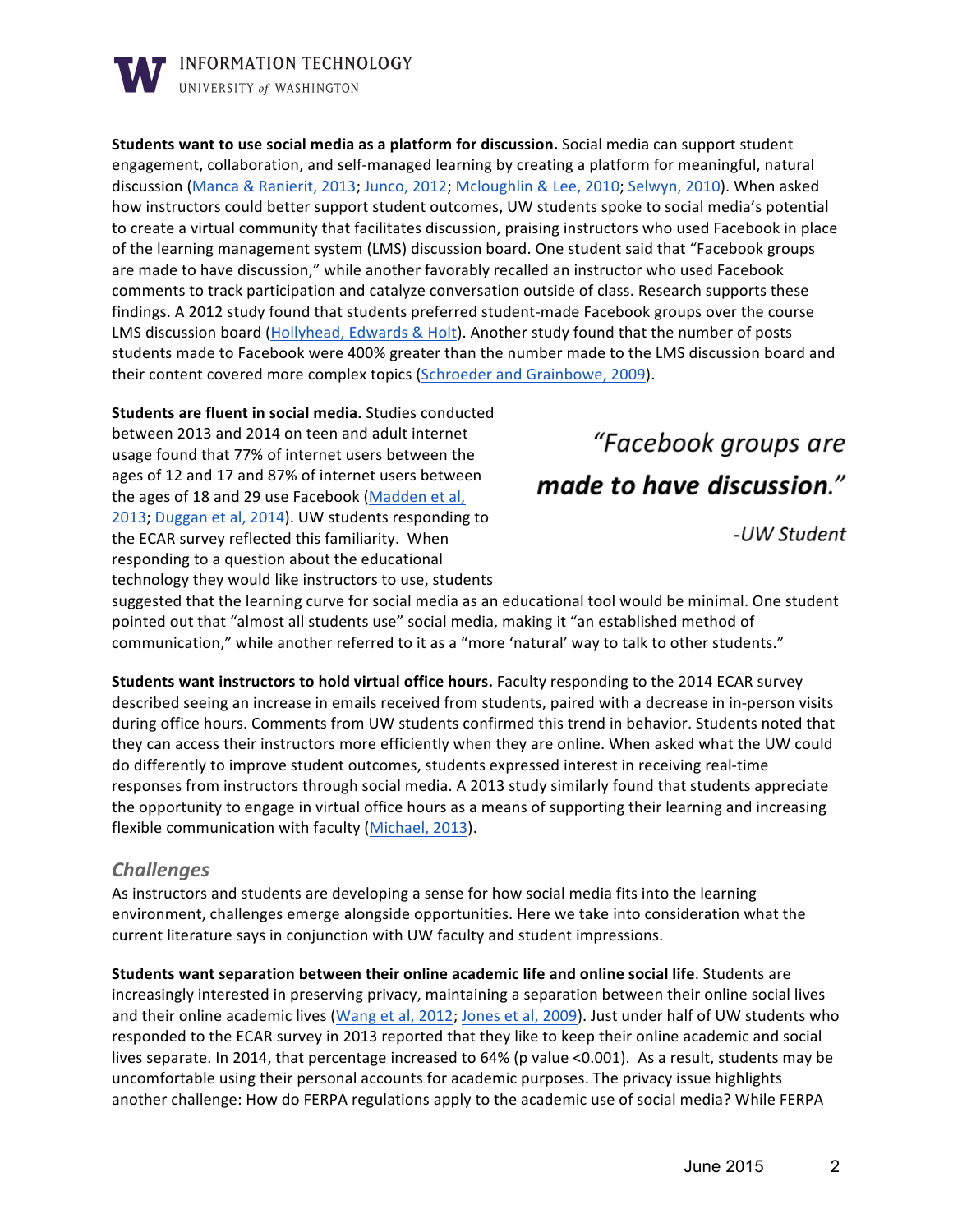

regulations do not speak specifically to the use of social media as an educational tool, current guidelines indicate that as long as the social media platform in question is not maintained by UW, content posted is not considered an educational record, and is not protected under FERPA (Drake, 2014). However, there are circumstances when an instructor requiring a student to post to a certain social media platform would constitute a FERPA violation. For example, instructors may inadvertently reveal information about students, including grades, course enrollments, or class schedules, posing a FERPA violation. Clear guidance for faculty using a social media application as a learning tool is needed.

**Faculty and students feel that social media is a distraction**. The ECAR survey asked participants to reflect on how the UW can support student outcomes through the academic use of social media. Results reveal that students and instructors alike worry that social media is a distraction in the

"[I] hate dealing with students' techno-distraction when they're in class... [it's] completely demoralizing." -UW Faculty

learning environment. One student stressed how important it is for instructors to enforce rules to ensure that "students aren't playing on their technology devices during class," because it "seriously detract[s]" from learning.

UW instructors echoed these feelings. One instructor remarked that "technology is not a panacea and comes with its own problems." The instructor went on to explain that while they "allow computers in class for note-taking," students often check "Facebook and Reddit rather than paying attention to lecture...distract[ing] other students with their behavior." Another instructor stated, "[I] hate dealing with students' techno-distraction when they're in class...[it's] completely demoralizing." These comments suggest that UW faculty do not feel that students are able to remain on task when using mobile devices during class, and are therefore concerned that social media use may negatively impact student outcomes.

But research suggests it may be too soon to jump to this conclusion. A 2015 study found that social media actually plays a key role in helping students transition into collegiate life (Junco, 2015). This study found that freshmen used Facebook to the extent that it *did* negatively impact their GPA, but that as students continued in their college careers, they learned to self-regulate their social media use so that it ceased to negatively impact performance. More importantly, the way that freshmen used Facebook seemed to positively impact long-term student outcomes. The study concluded that Facebook and other social media platforms assisted freshman in connecting to their new community, a key variable that positively impacts retention rates and academic performance in the long run (Junco, 2015).

**Students report that in-class technology use policies lack clarity.** In an effort to take advantage of the positive effects while mitigating the negative, it is essential to establish clear and concise policies that govern in-class social media use (Junco, 2011). Yet policies at the UW may not be clearly understood in some cases. For example, in the 2014 ECAR data, 70% of UW students indicated that in-class use of smartphones is either banned or discouraged by their professors, while less than half of faculty respondents indicated that this was actually the case. This trend suggests that communication concerning in-class technology policies leaves room for improvement. It is likely that this lack of clear communication concerning the use of technology spills over to students' understanding of the role of social media in the classroom.